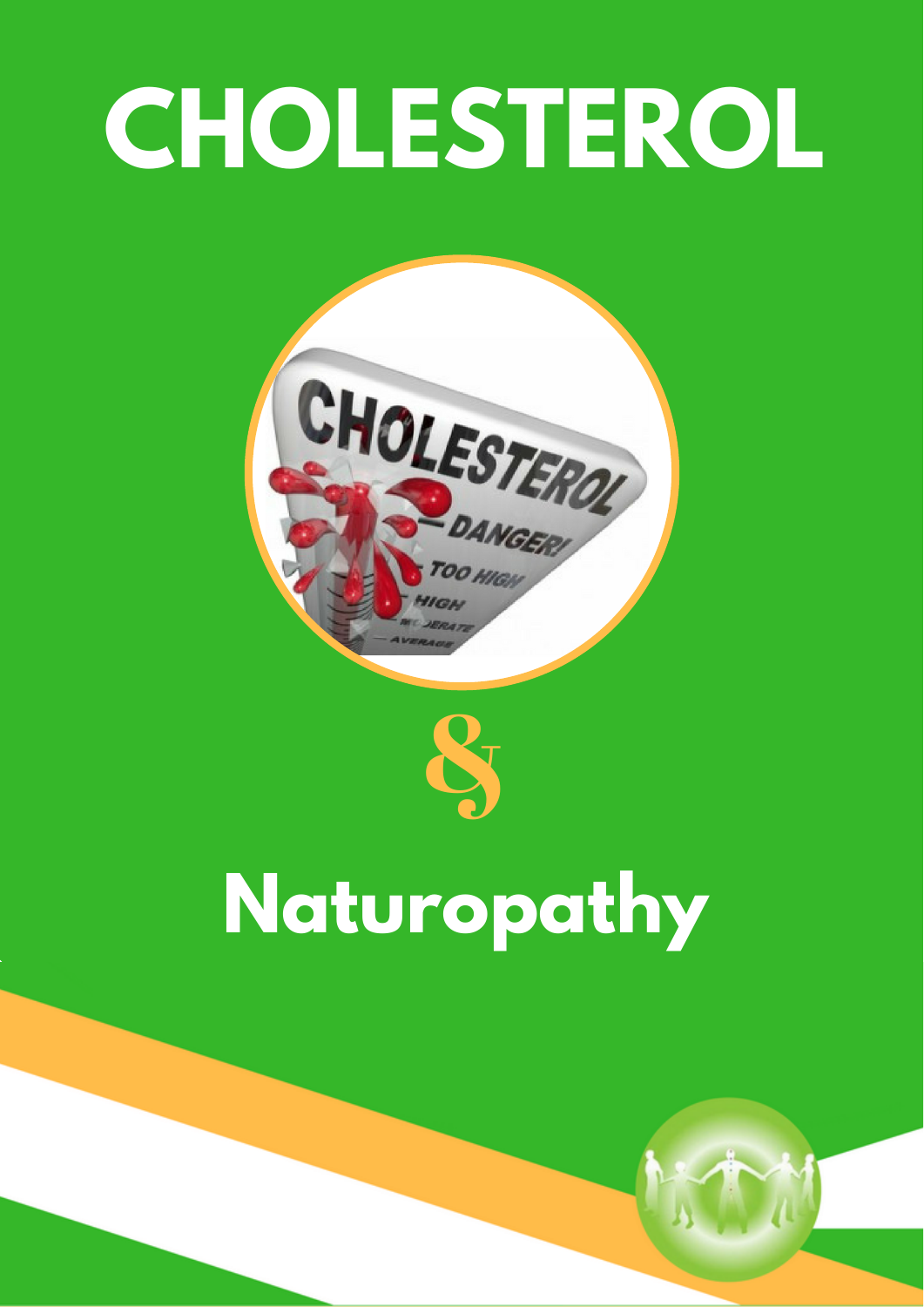### **Cholesterol & Naturopathy**

Let's talk about cholesterol. Now, when I say the word cholesterol did you have a moment where you went ooh that's bad, that's a bad thing? That is certainly what I grew up believing.

I remember hearing people say if you have cholesterol it is bad, which is absolutely ridiculous.

So first of all, I just want to say that even though it has become this word that has an unmerited and negative connotation.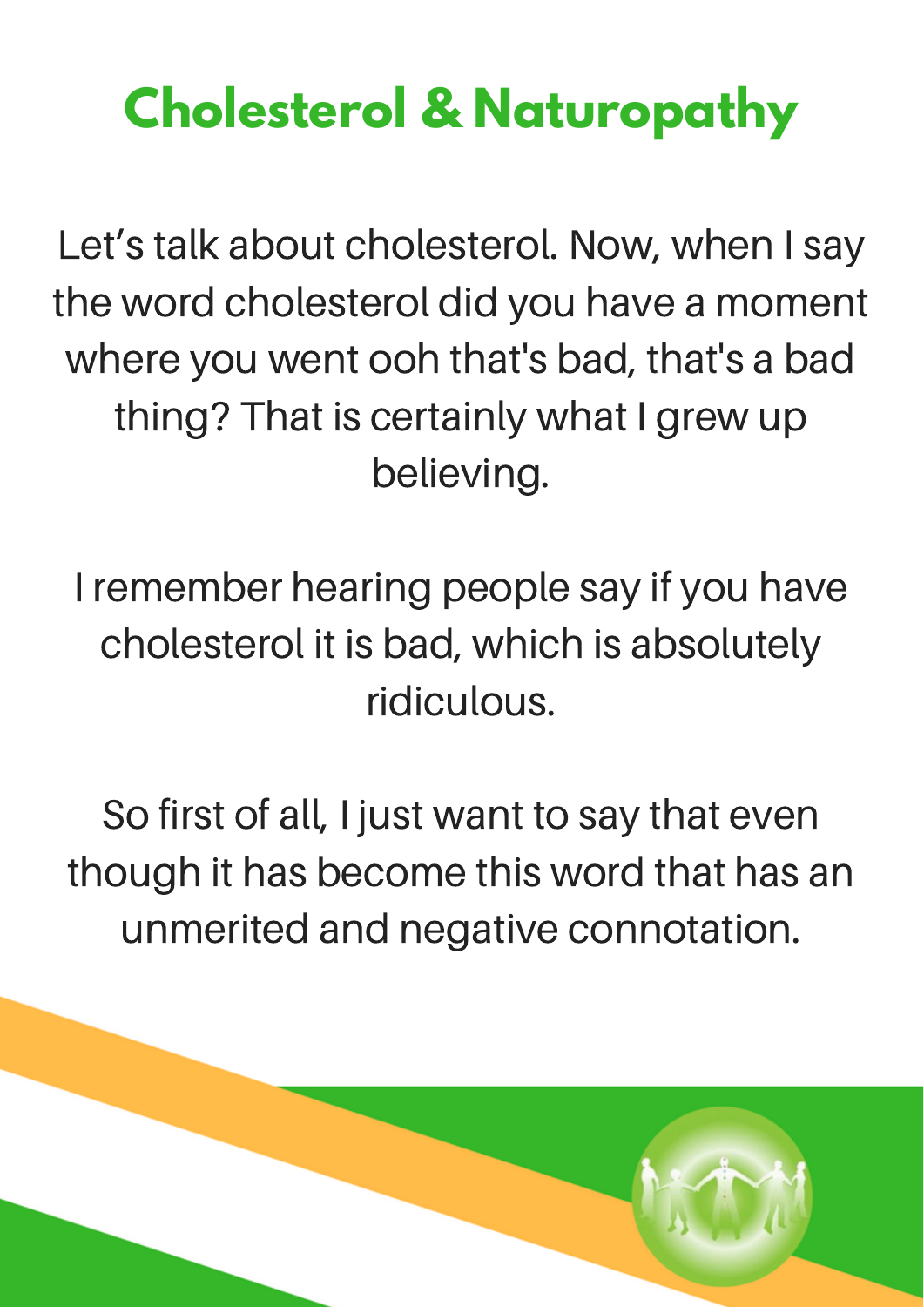I'm going to go into bat for cholesterol because it is a component in every cell of the body, so we need cholesterol.

#### If you don't have any cholesterol, you are not alive!

Cholesterol has really important roles in the body. So it's a precursor of bile acids. You need bile acids, (which produce bile) to digest fat.

So if you are not producing enough bile and don't have enough cholesterol to produce enough bile, you're not breaking down fats efficiently.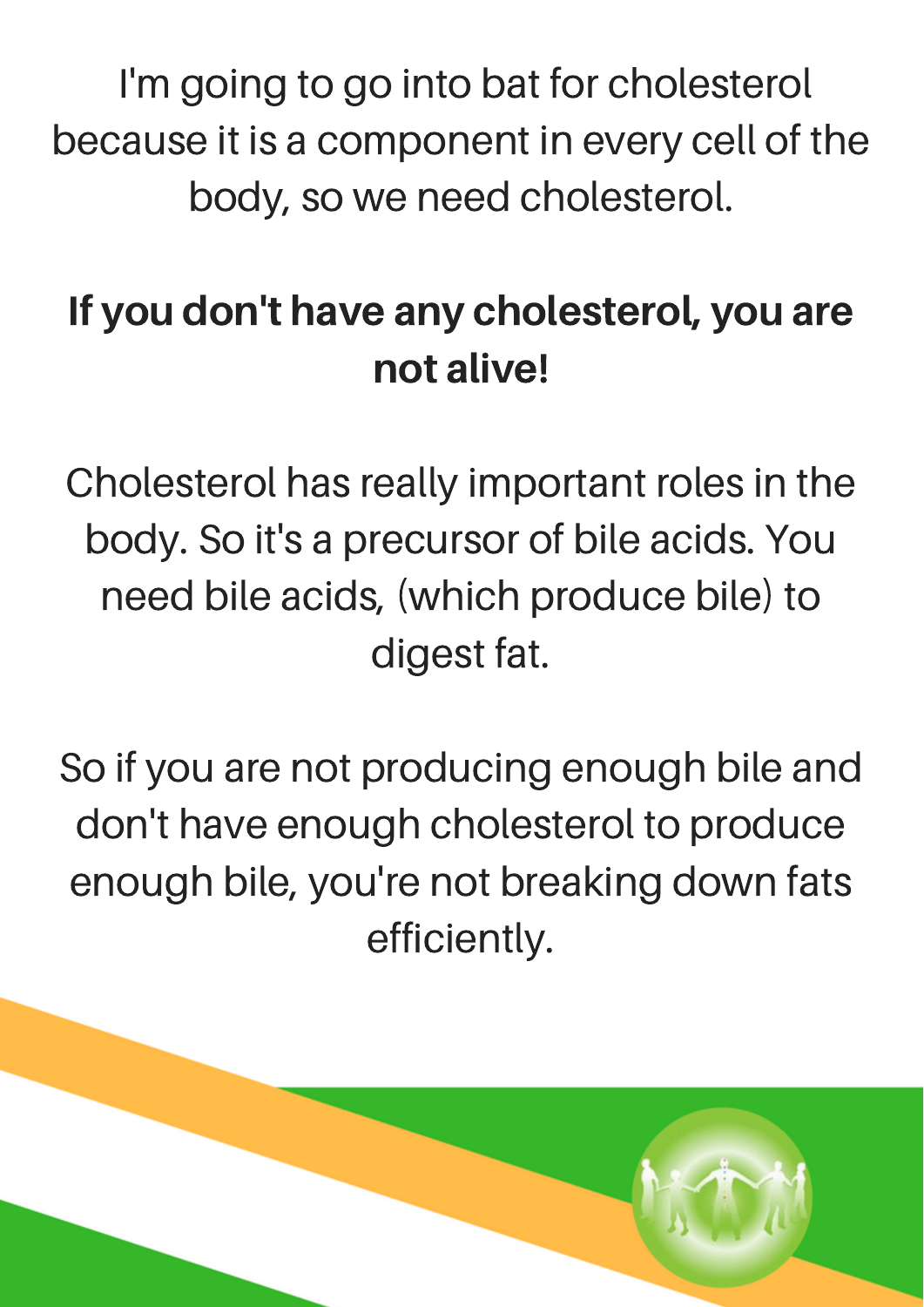Remember it's not just about fat digestion for energy, it's also your fat soluble vitamins and nutrients that you need for fat digestion.

Cholesterol is also a building block or a component of hormones, your cortical steroids and your sex hormones in particular.

If you have low cholesterol you're not making enough of these important sex hormones.

It's not just a one size fits all. Everything plays into everything else and works synergistically in our body. It's a really simplistic idea to label something all good or all bad. It just doesn't work like that! 1/4 of the cholesterol comes from the diet.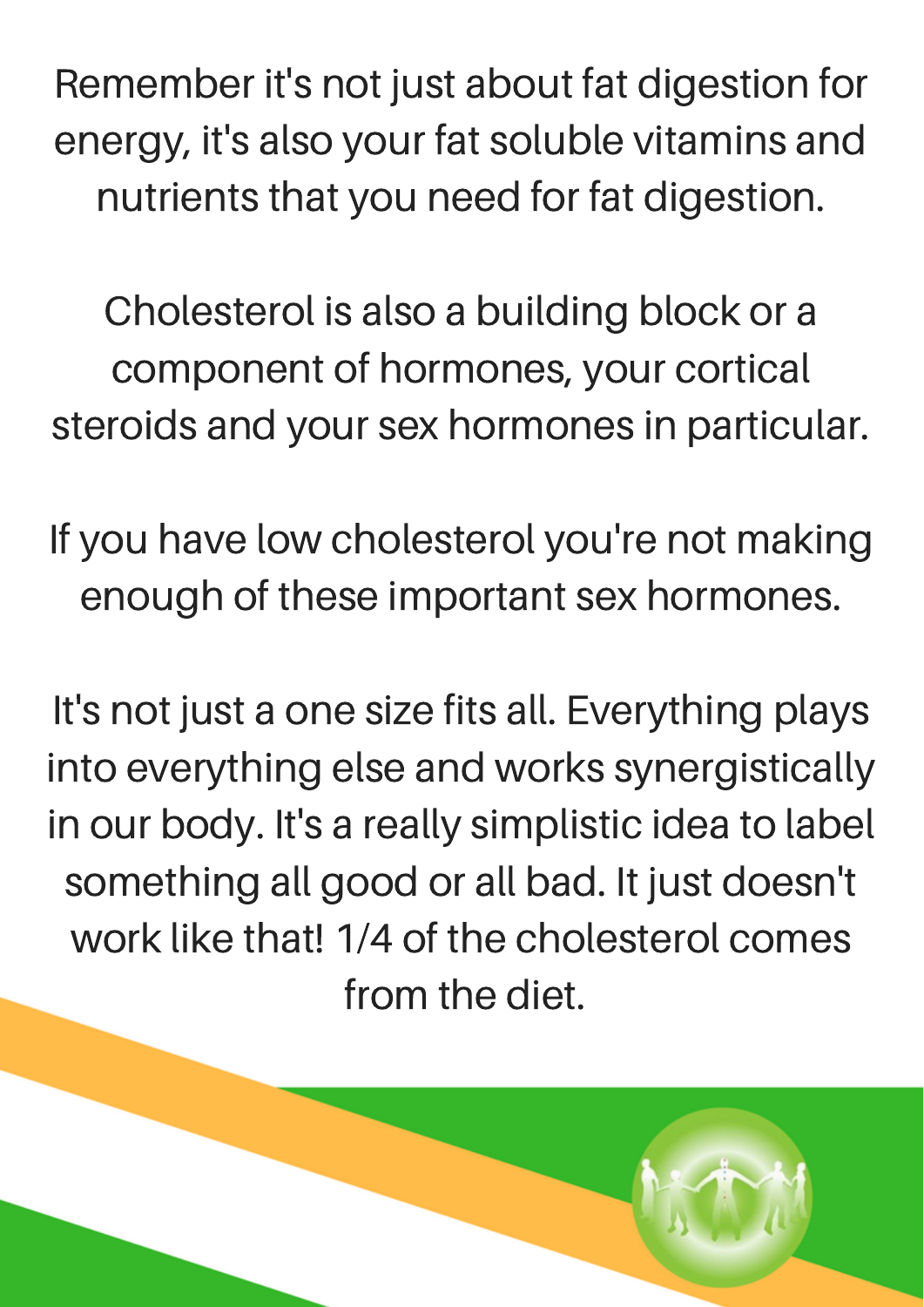I remember growing up in the 80's and the supermarket shelves were full of margarines and it was all about low cholesterol.

If you have an issue with high cholesterol, most of it is made internally, endogenously through our body, the largest portion of your cholesterol is not through your diet.

If you're thinking about what you should reduce in your diet, it will be more helpful to look at reducing high fats.

It's not all fats, but particularly damaged fats as well as refined carbohydrates.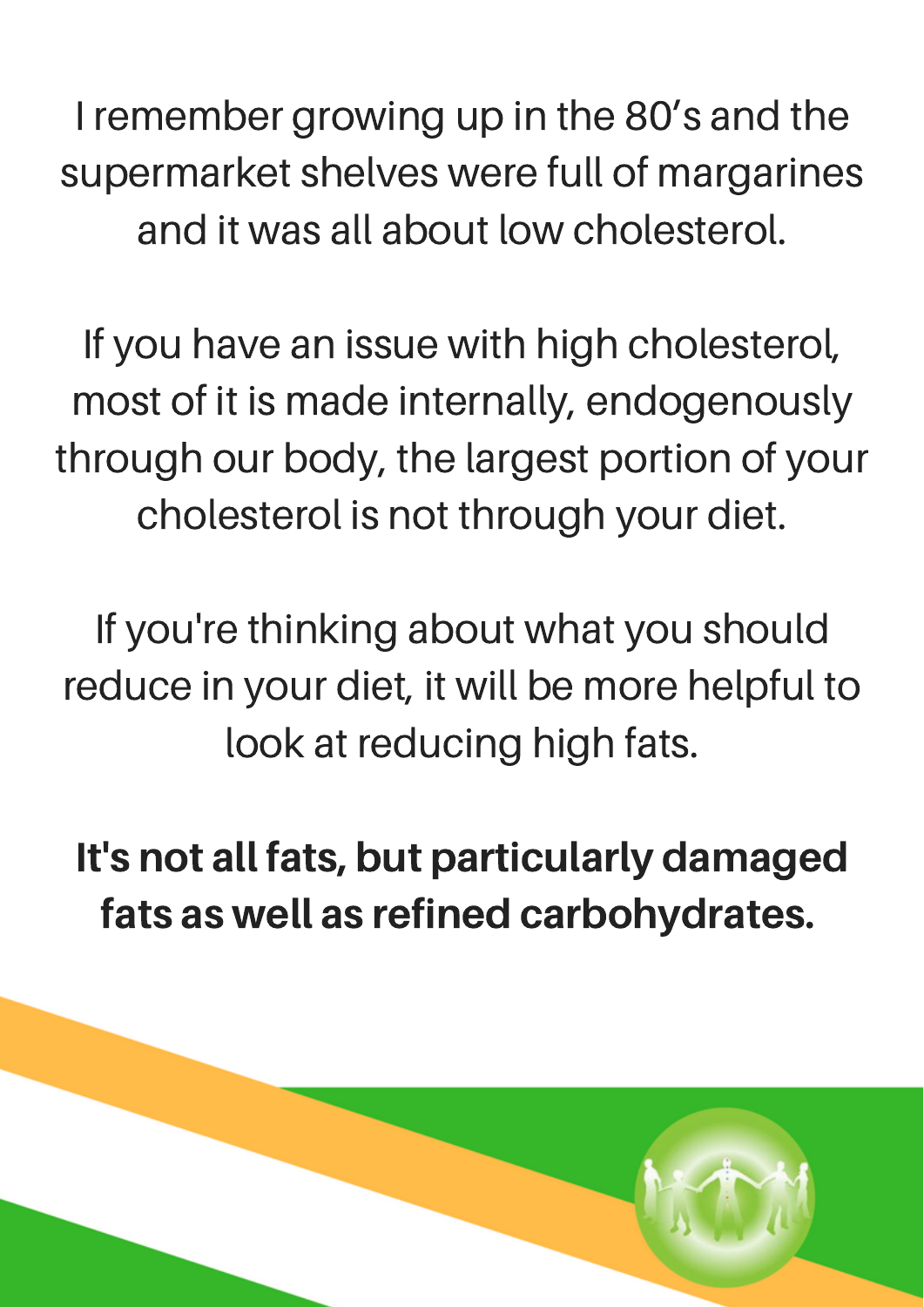When you are tested for cholesterol, you get tested for a lot of markers, triglycerides and total cholesterol, but there's also these 2 terms HDL & LDL, that I notice people get confused about. So LDL is the lipoprotein.

The LDL's are made up of lipids and proteins but they transport cholesterol around in the blood.

So they are not cholesterol, but they are a transporter.

It it is a good way to measure your levels of cholesterol because it is there transporting it, but they're not same thing.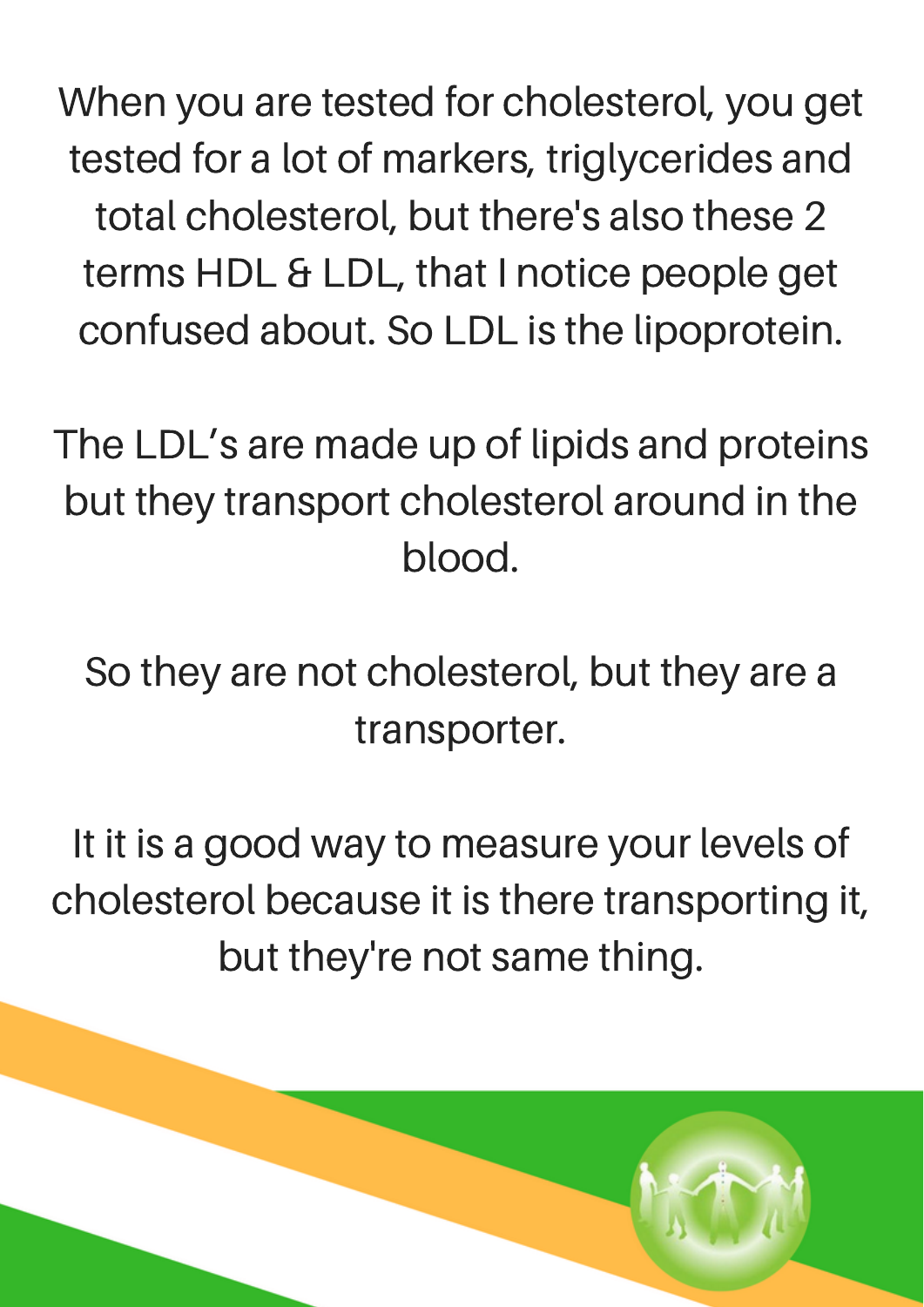LDL is low density lipoprotein and HDL is high-density lipoprotein.

Generally we're realizing that it's not as simple as this, but it used to be considered that HDL is the good guy, and the LDL was bad guy, but it's not as black and white as that.

If you have lots of cholesterol, lots of LDL, lots of HDL, but they are undamaged and your blood vessels are in good condition and the lipoproteins and cholesterol are all in good condition and they're doing their job and transporting it around in the blood.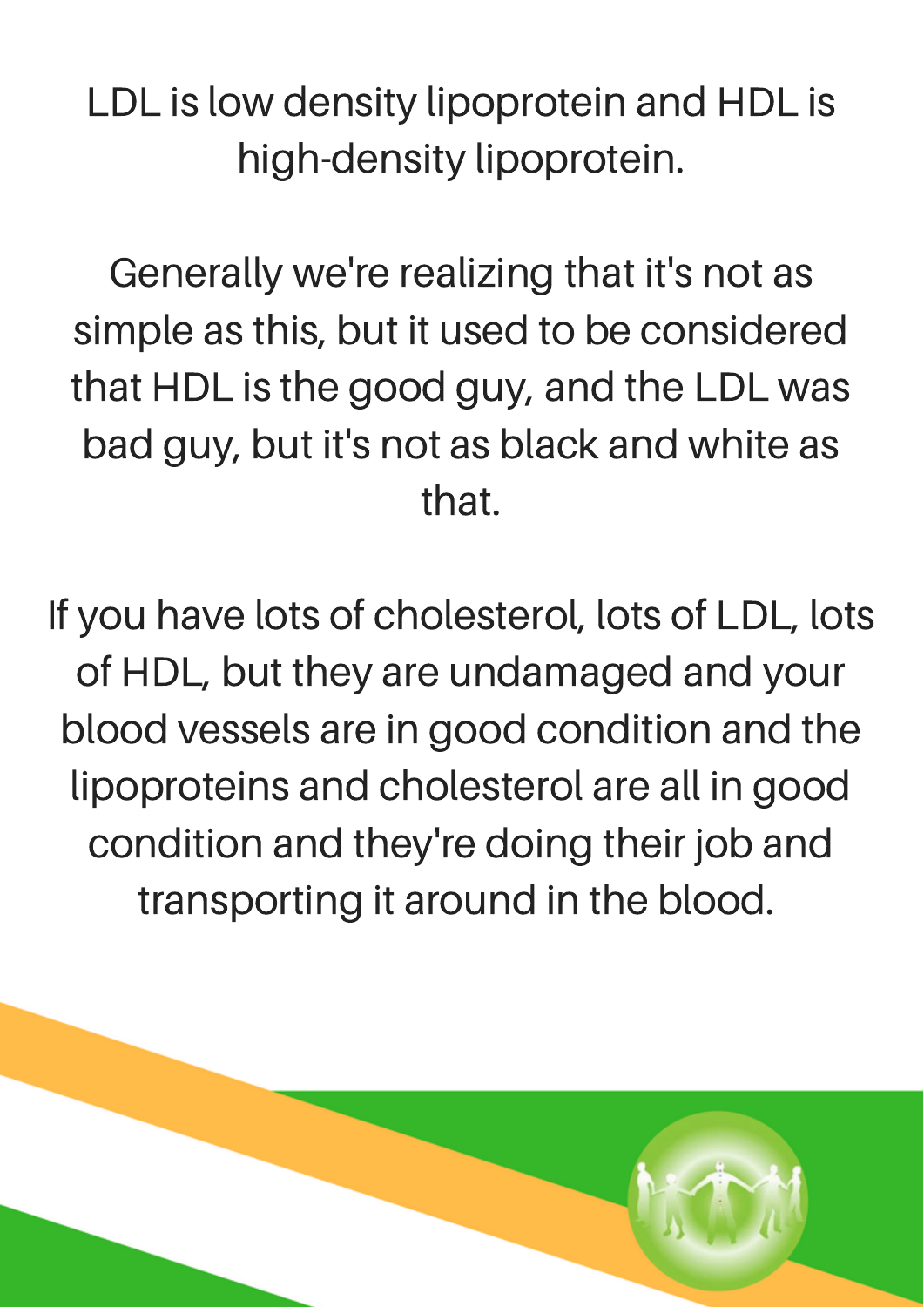If it transports it to where it's needed, and goes into the cells and the cholesterol is used for making bile and hormones, we don't have a problem.

The issue is that if the lipoproteins and the cholesterol are damaged or if the blood vessels are damaged, what happens is you get an accumulation of cholesterol in the blood vessels, which becomes a selfperpetuating cycle of damage.

Then you get increased hypertension and increased cardiovascular type risk events.

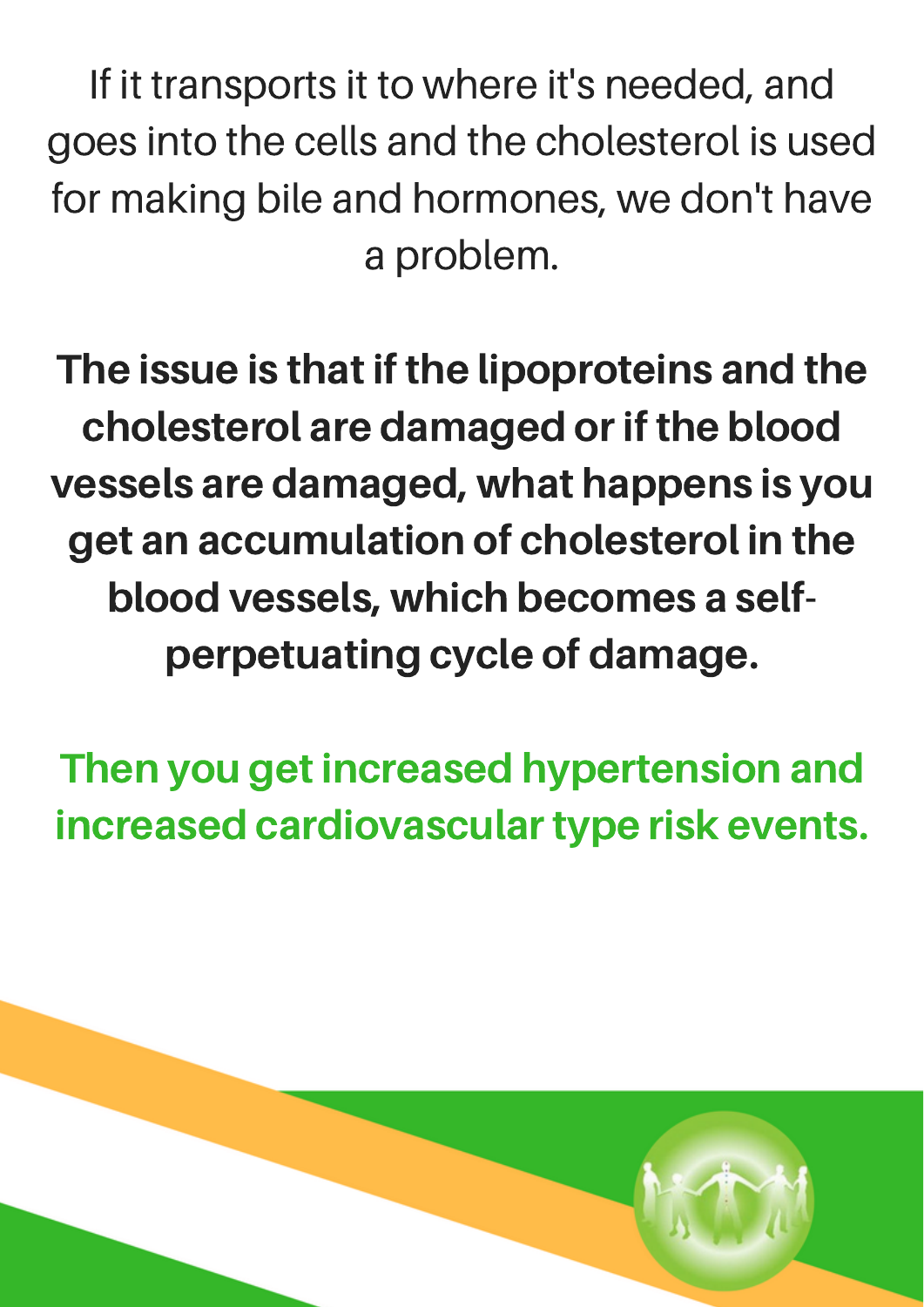There is a factor in having too much cholesterol in the sense that, if you've got a lot of oxidized or inflamed oxidized cholesterol then obviously having more of it is worse than having less oxidized cholesterol.

If you have perfectly healthy cholesterol, then how much cholesterol you have is less of an issue.

Therefore treating cholesterol is really about making sure that you don't have a highly inflamed system or you don't have a lot of risk of oxidation of the cholesterol.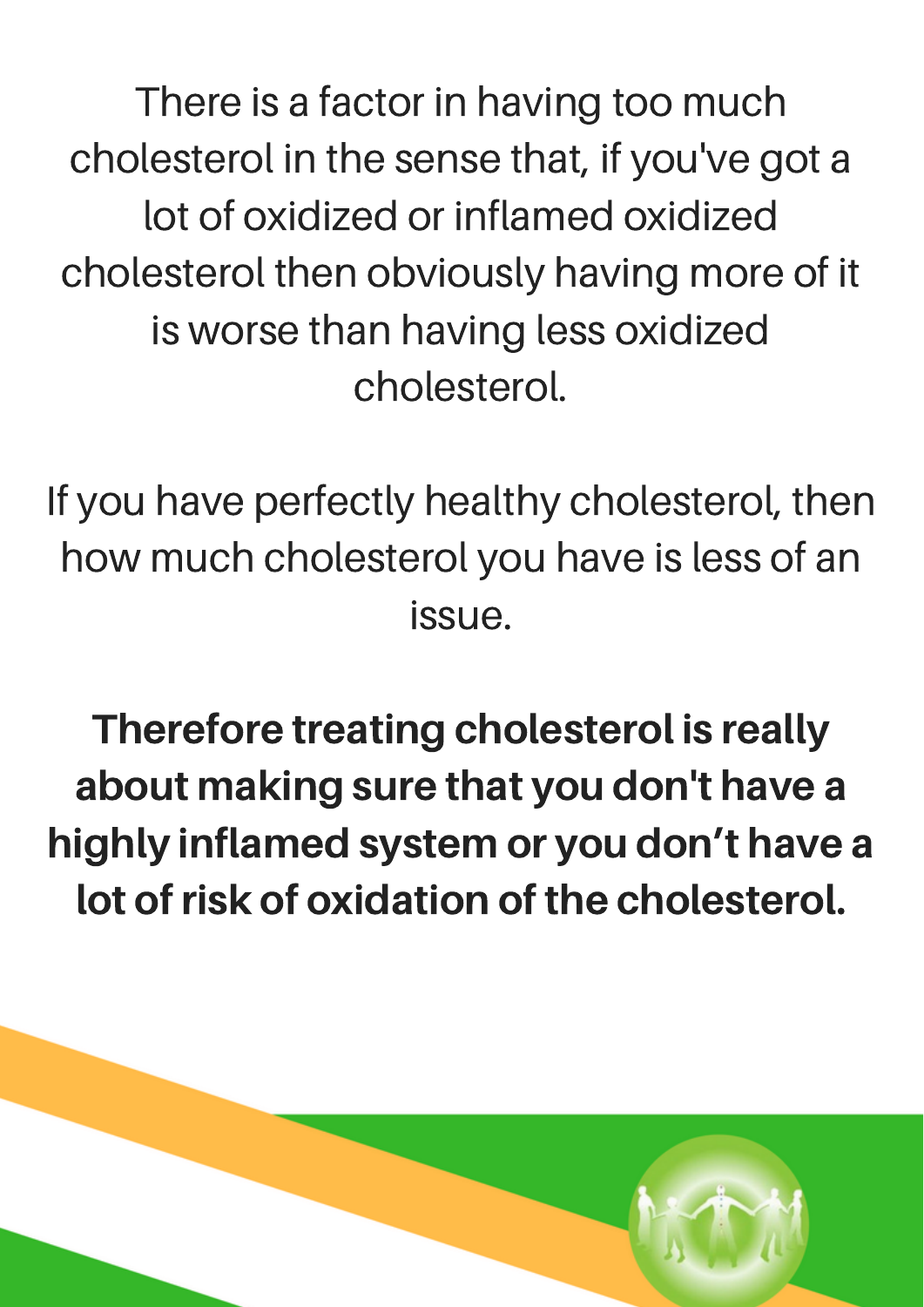#### Let's Look At Some Things That Risk Oxidation & Increase Inflammation

#### Stress Management

Make sure you have good levels of exercise, a minimum 30 minutes per day.

#### Weight Management

Manage your weight if it is needed.

#### **Smoking**

Obviously this is a high oxidation risk.

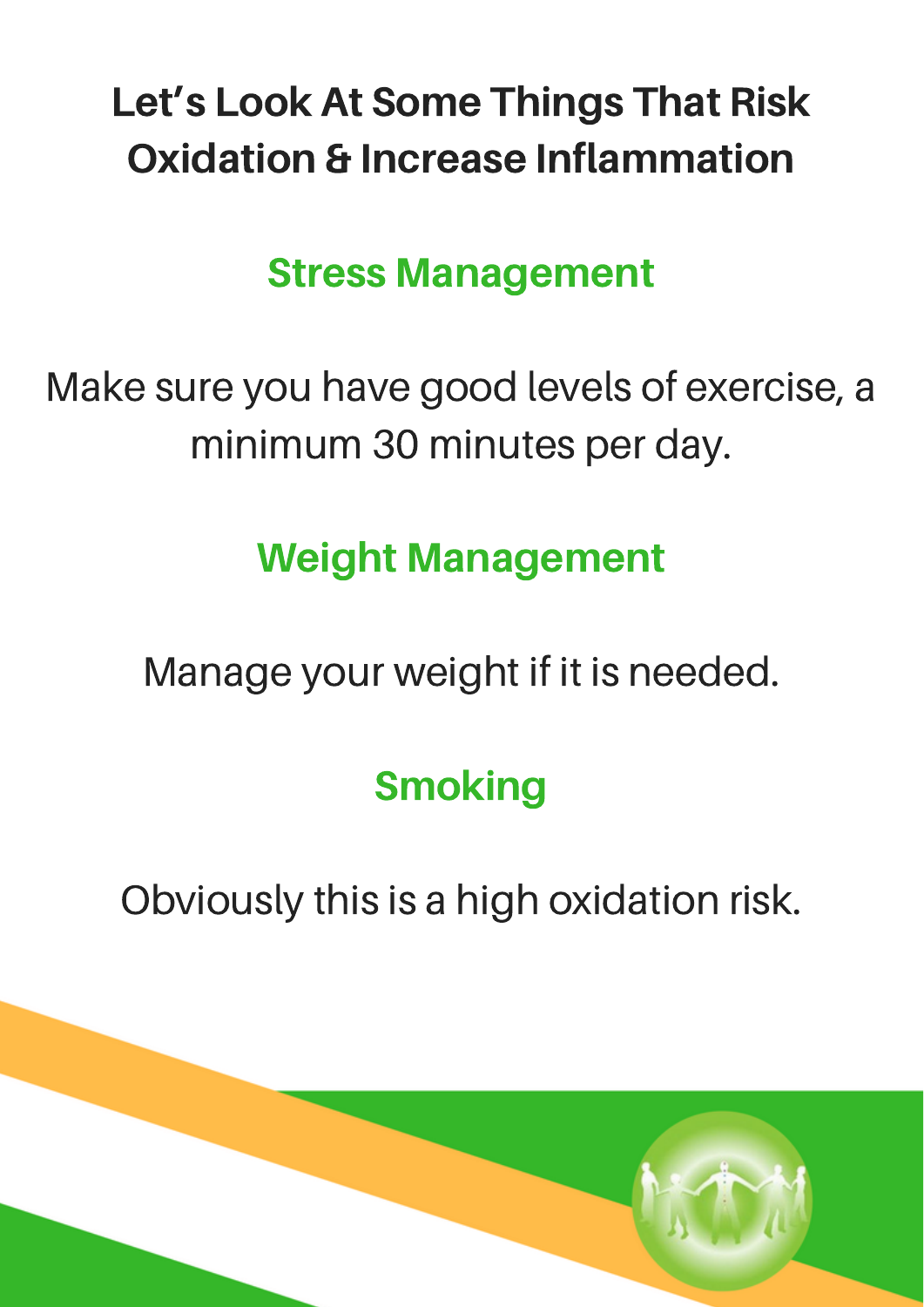#### Nutrition

Reduce high processed foods and make sure that your diet contains lots of antioxidants. You can get your antioxidants in fresh fruit and veggies.

I hope that this message is clear, it's not about cholesterol itself per say, although that can become an issue.

It's about having healthy cholesterol and, not having damaged cholesterol.

Remember too, that cholesterol is really important in injury sites.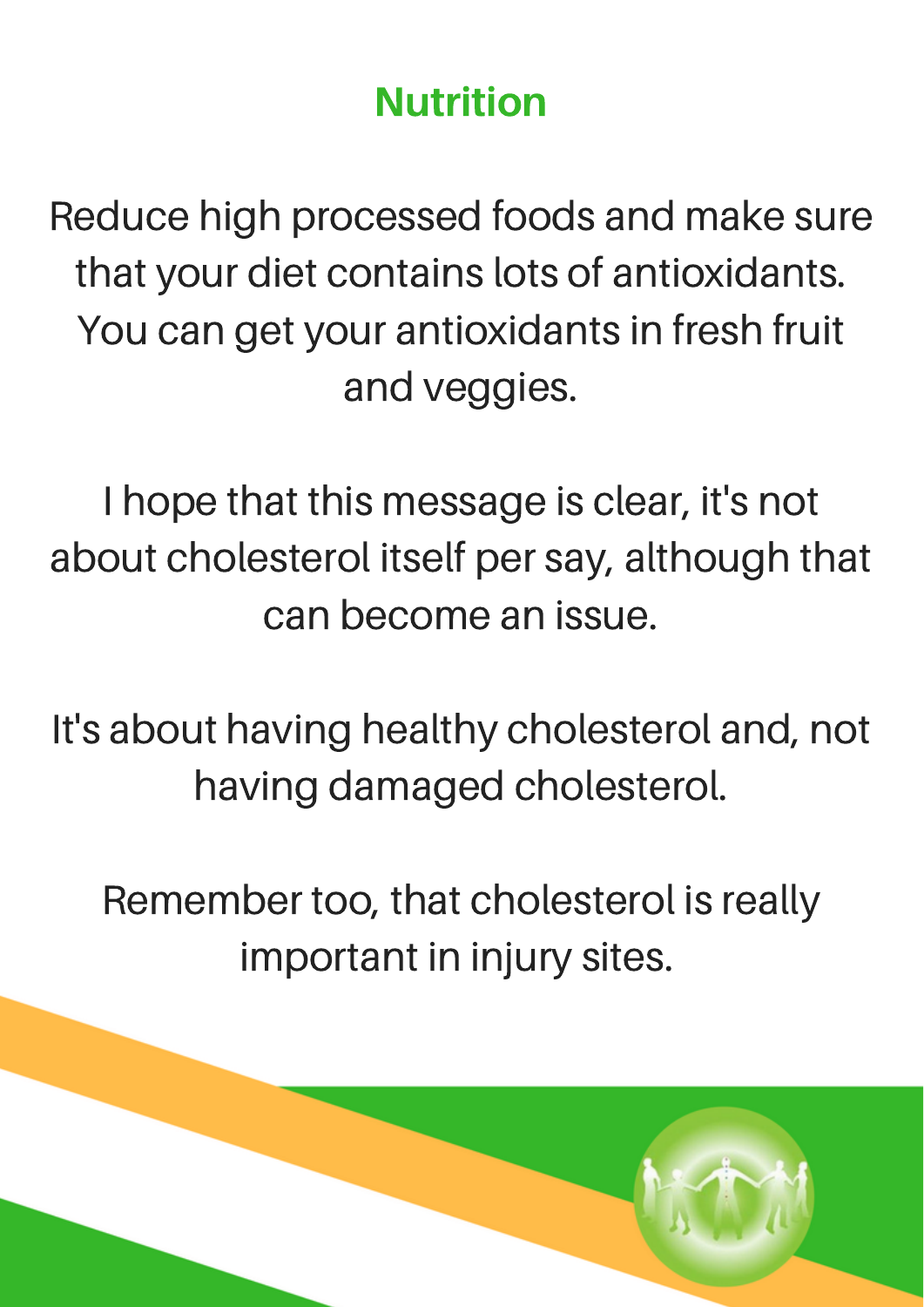Cholesterol gets sent to help in the repair process, so you are going to have a collection of cholesterol around injury sites in the blood vessels. So you can see that becomes a bit of an issue if you don't have any cholesterol.

#### **Nutrients**

#### Some specific nutrients are;

#### Lipoic Acid

This is an antioxidant but what makes this one unique is that it's fat soluble. So cholesterol has a fat base that's really important as it prevents the oxidation of the LDL cholesterol.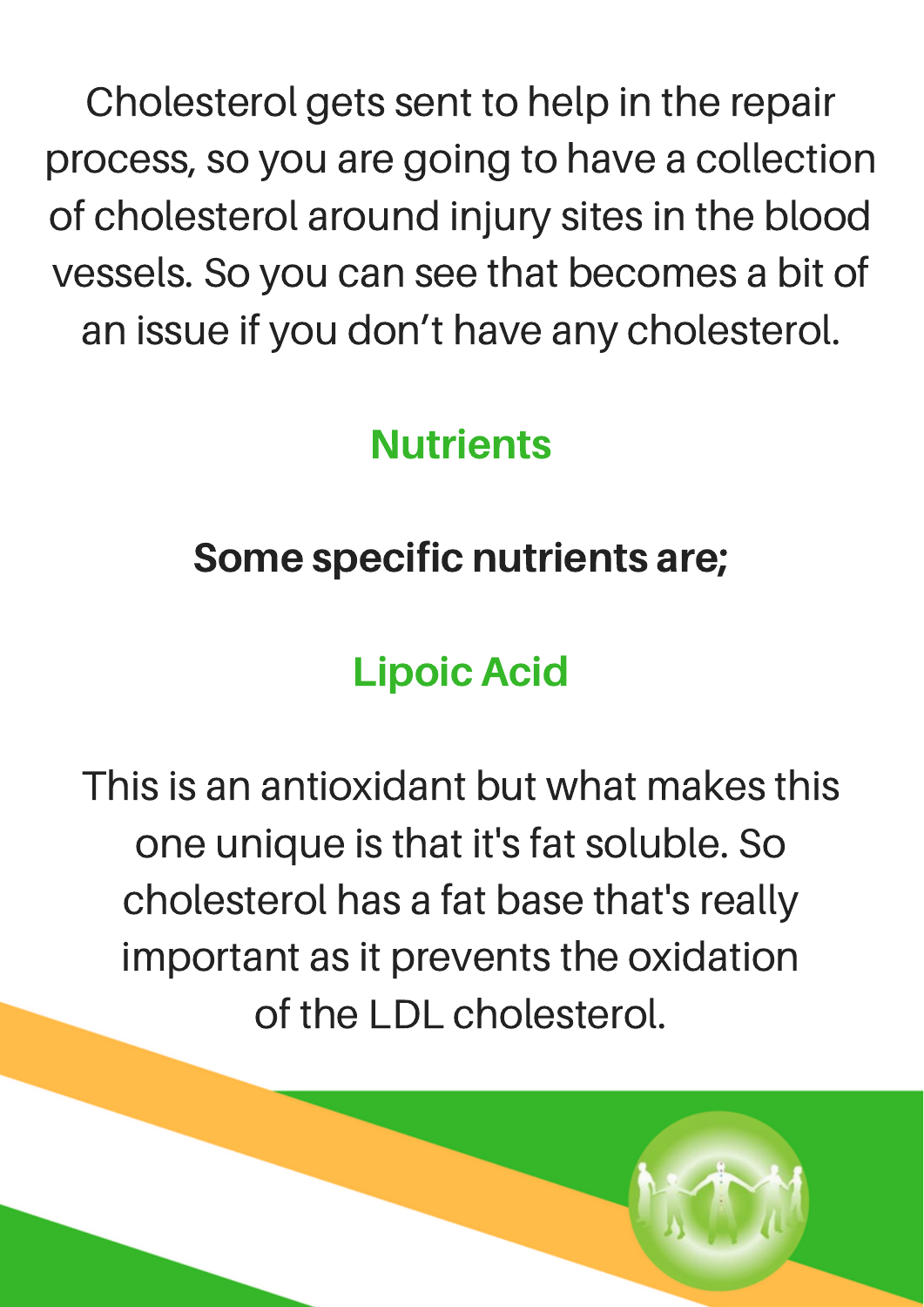#### Garlic

There have been trials where garlic has reduced the total cholesterol and LDL cholesterol.

Take 600 milligrams of dried garlic powder daily.

If you are using Kyolic, (a brand here that sells aged garlic extract in Australia) when taking this brand use just 2 caps a day.

So obviously adding that in your diet can be helpful or put lots and lots of garlic in everything.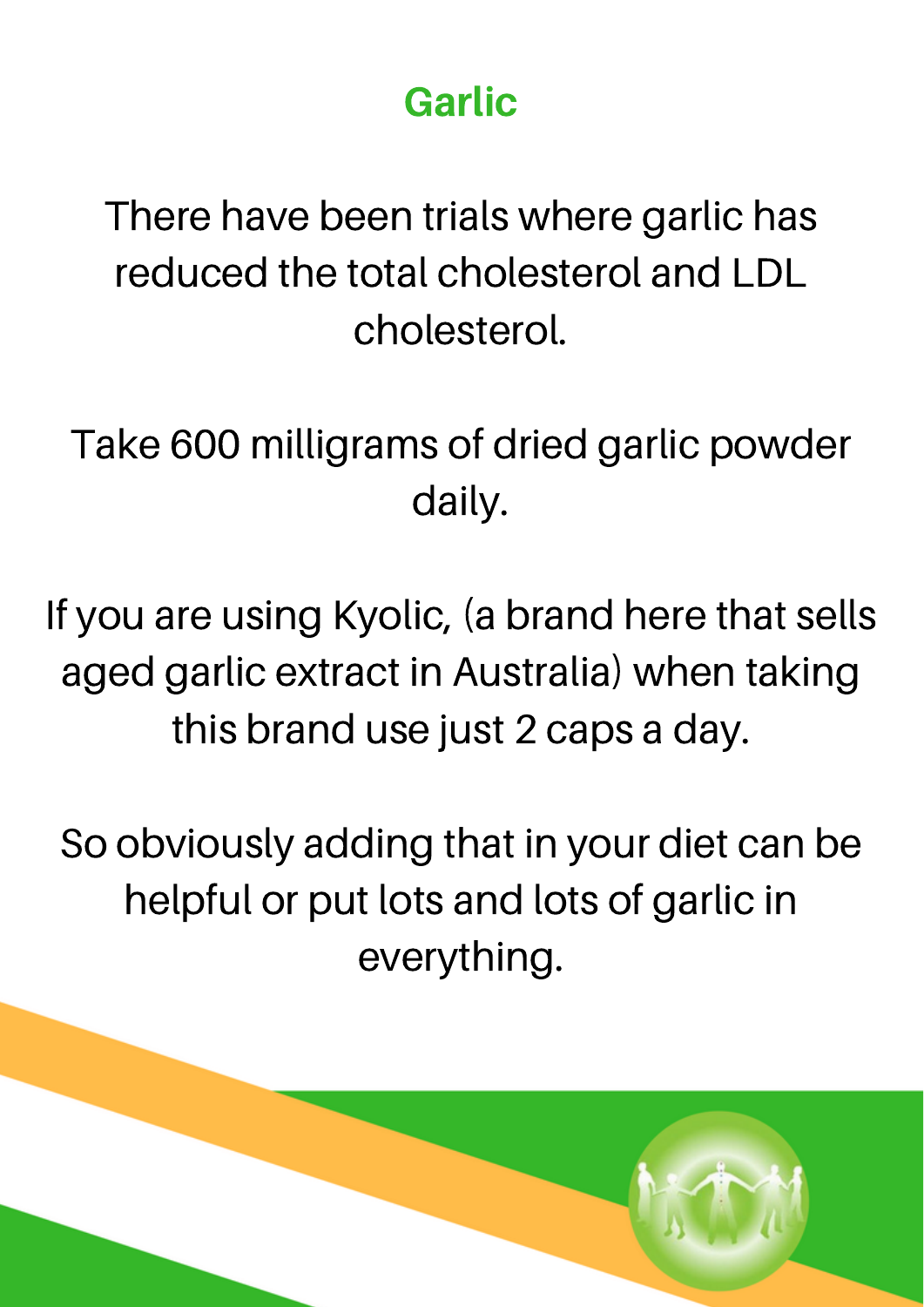#### Vitamin D

The proper term for Vitamin D is cholecalciferol. Cholesterol gets converted to the precursor of Vitamin D 3. Then UV light or sunlight, then converts that precursor to the D 3.

#### So Vitamin D is an interesting one because we need cholesterol to make vitamin D, we also need vitamin D to have good cholesterol.

It's really helpful to test your levels of Vitamin D, which is the easy to do and just see where you sit on that.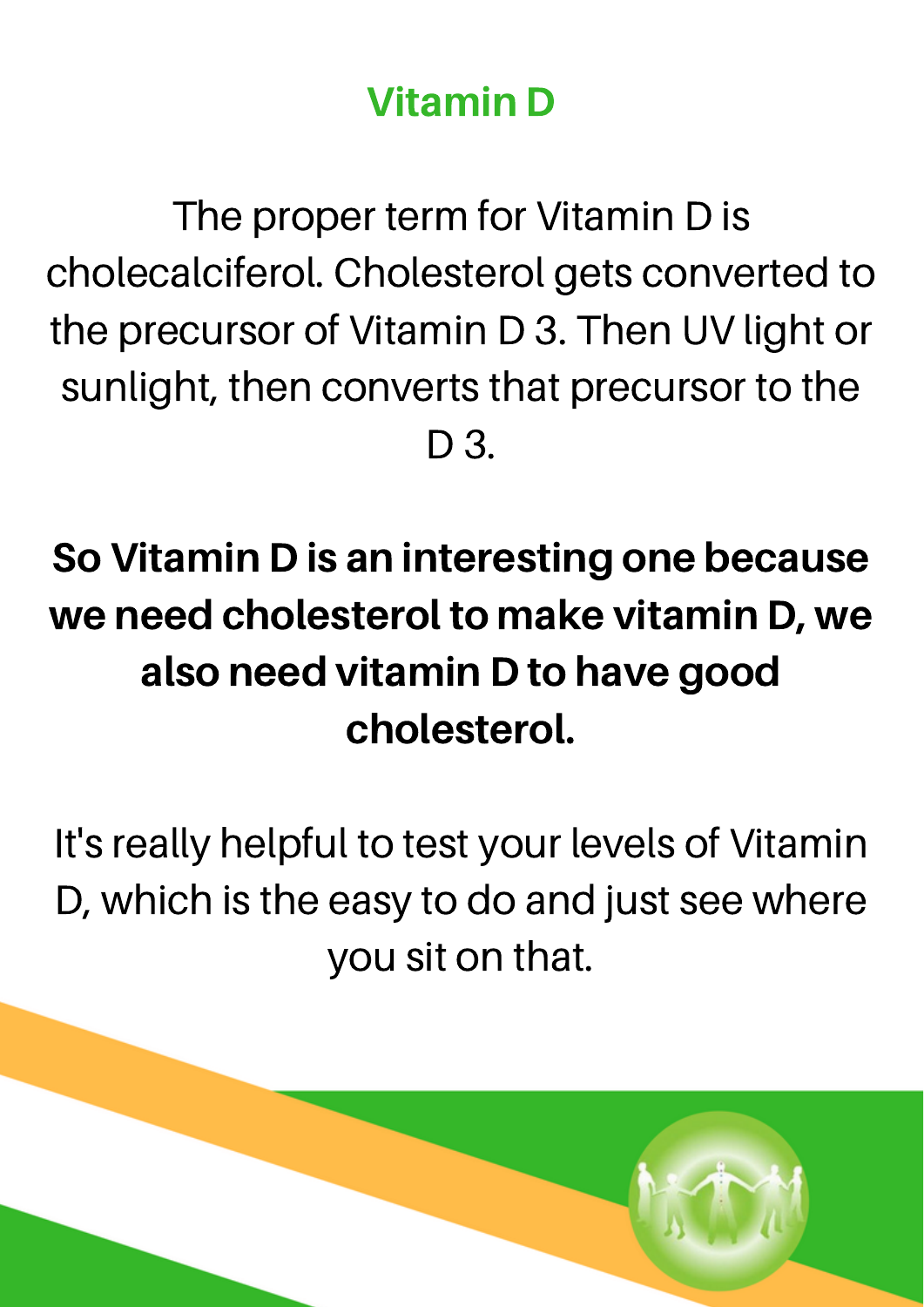Generally mainstream medical testing will suggest that you have at least 50 IU a day.

Functionally naturopaths often want that level up even higher up even as close as 80 - 100 and sometimes even a bit over.

#### CoQ10

CoQ10 is really important in cholesterol management particularly if you are in statins.

So statins do directly reduce levels of CoQ10, so that's crucial if you are on statins.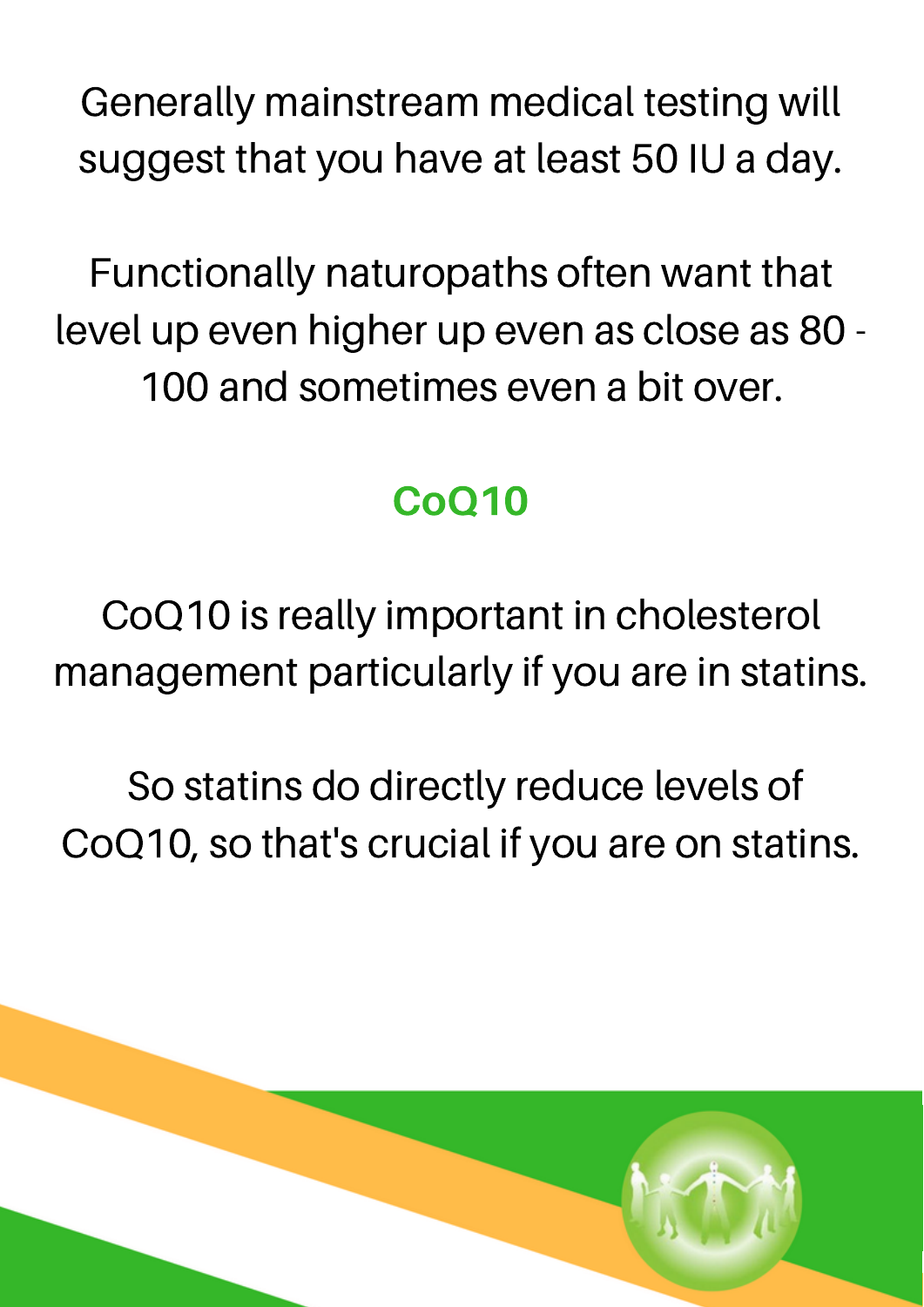#### **Herbs**

We have a term (or an action) in herbalism called choleretic that is directly increasing production of bile acids.

#### Some herbs that are very helpful in cholesterol are:

#### St Mary's Thistle

St Mary's Thistle is a herb that has an active silymarin. (Silymarin refers to the extract from the seeds of the plant Silybum marianum, also called "milk thistle."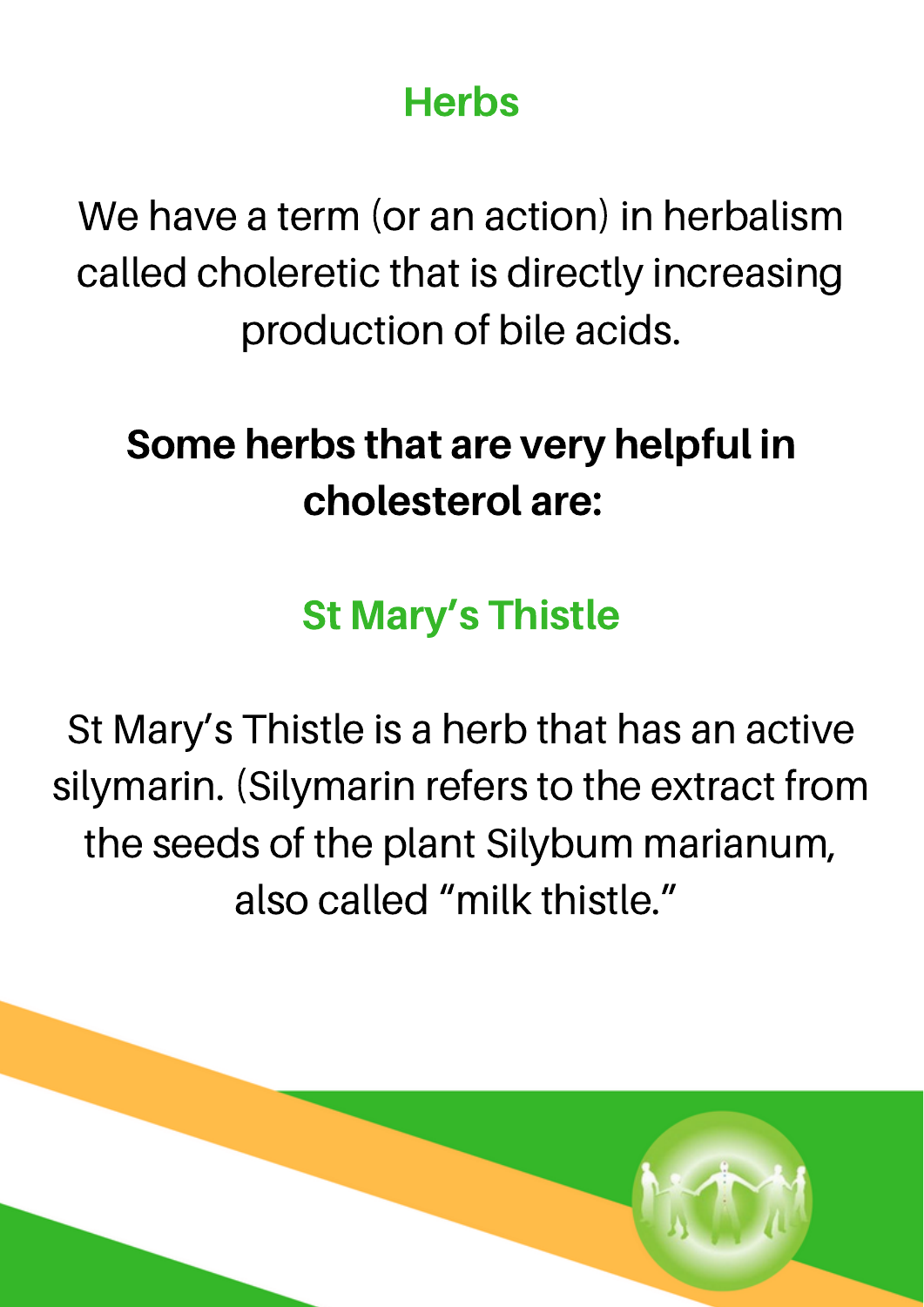The active ingredients of milk thistle are chemicals called flavonoids.

The flavonoids in milk thistle are silybin, silydianin, and silychristin. Together, they are called silymarin).

#### Globe Artichoke

Globe Artichoke would probably be the key herb that we think of when we think of cholesterol.

It's the leaves of the Globe Artichoke plant not the fruit, although eating the fruit will be beneficial as well.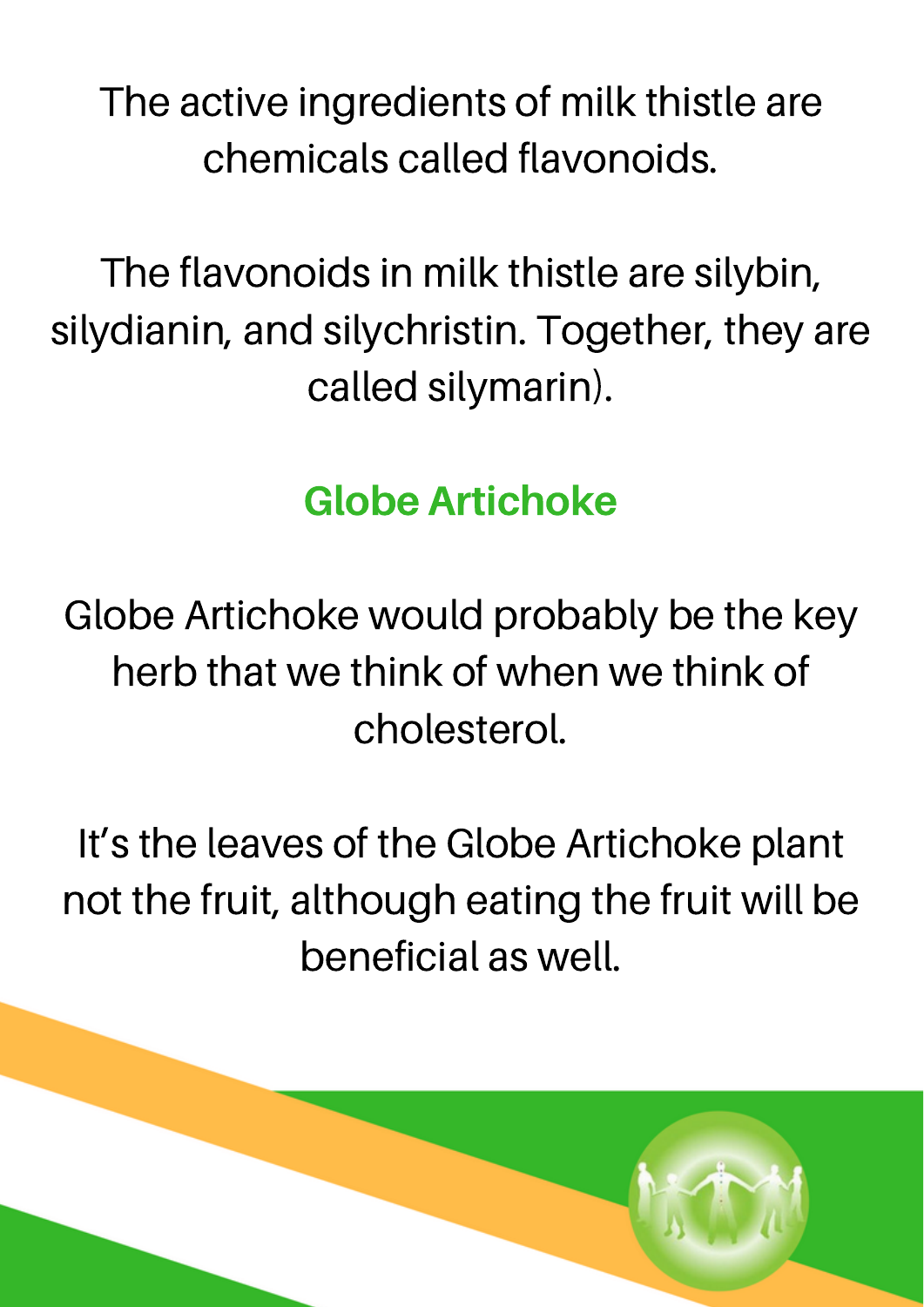Dandelion Root

Dandelion Root is great for general liver health and is really important.

Fenugreek

Fenugreek as another herb for cholesterol.

#### Foods That Are Good To Eat

#### Alfalfa & Alfalfa Sprouts

Plant Sterols (This is where we had the margarine push in the 80's because it was showing that plant cells are high in vegetable oils).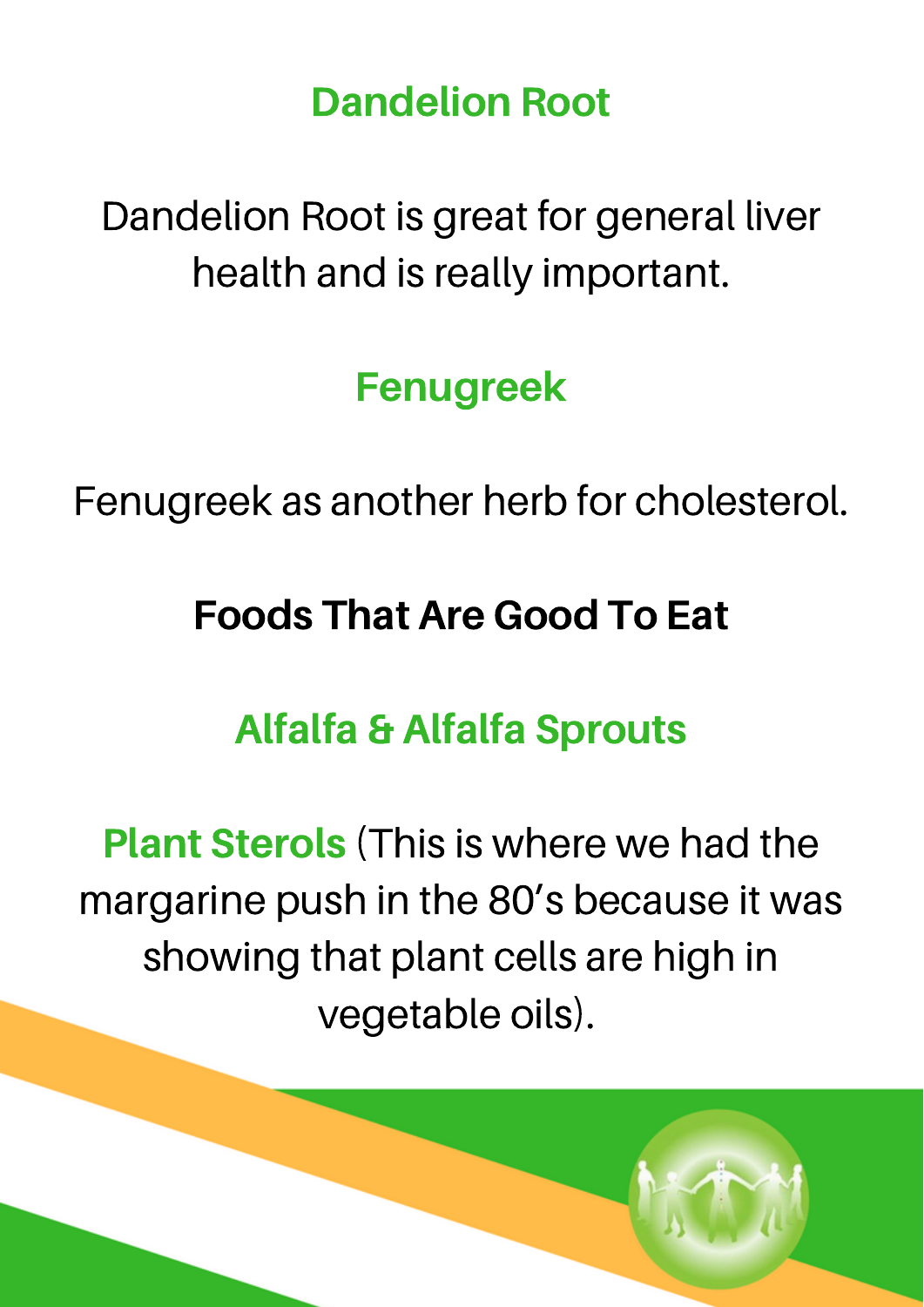The problem with that though, is that vegetable oils can easily oxidize. So the last thing you want to do is have oxidised or damaged fats as it will directly contribute to the problem with having high cholesterol. So I suggest that people stick to whole food forms, like nuts and legumes.

#### Soluble Fibre

Psyllium and Slippery Elm. The research dose that's helpful for reducing cholesterol is 15 to 30 grams a day so that's a fair bit.

So take powders, mixing them into porridge, yogurt, smoothies and things like that to get that level.